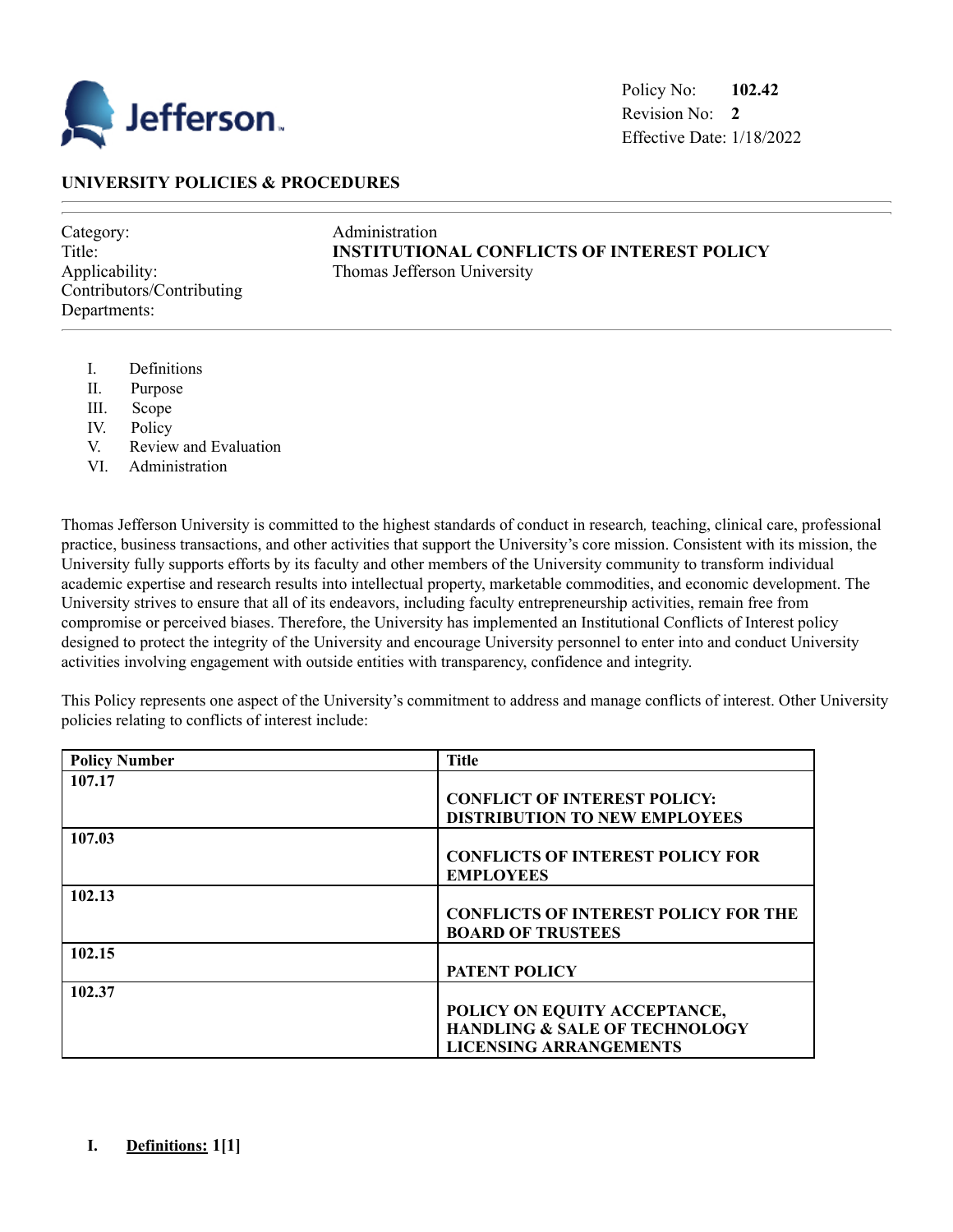- A. **Institutional Conflict of Interest ("ICOI")** an Institutional Conflict of Interest arises when external financial interests or holdings of Thomas Jefferson University, as a corporate body, or the personal financial interests or holdings of institutional leaders acting within their authority on behalf of the University, affect or reasonably appear to affect activities in which the University engages. Such activities include, but are not limited to, the design, conduct, review or oversight of research.
- B. **Institutional Leaders** individuals with supervisory and administrative roles at Thomas Jefferson University who maintain direct authority over faculty appointments, salaries, promotions, and allocation of certain institutional resources. Examples of Institutional Leaders include, but are not limited to, the University President, Deans, Senior Vice-Presidents, Vice-Presidents, Senior Administrators, Administrative Department Directors, Chairs, Division Chiefs, and other administrators with high-level institutional decision-making responsibilities.
- C. **Significant Institutional Financial Interest –** for a publicly traded entity, anything of monetary value, including, but not limited to payments, equity interests (such as stocks, stock options or other ownership interests); and intellectual property rights (such as patents, trademarks, copyrights and royalties from such rights) that meets either of these criteria: (i) meets or exceeds one hundred thousand dollars (\$100,000.00) value as determined through reference to public prices or other reasonable measures of fair market value; or (ii) represents 10% or more ownership in any single entity. For a non-publicly-traded entity, there is no *de minimis* threshold.
- D. **Significant Financial Interest for Institutional Leaders** for purposes of the present policy, this is consistent with SFI for covered individuals as defined within the University's Conflicts of Interest Policy for Employees (Policy No. 107.3), including applicable thresholds.

## **II. Purpose**

This policy establishes the principles and procedures that enable the University to identify and avoid institutional conflicts of interest which pose perceived or actual risks to the University's mission. Therefore, any activity in which the judgment of those involved might be, or reasonably appear to be, affected by the University's financial interests or the financial interests of its leaders is subject to this policy.

## **III. Scope**

Institutional conflicts of interest covered by this Policy include, but are not limited to:

- **A.** University ownership of equity interests, other corporate securities or entitlements in entities that sponsor research at the University that are obtained through technology transfer or other transactions;
- **B.** University receipt of royalties (or potential royalties) that depend upon future sale of products or technology related to ongoing research or other activities in which the University engages;
- **C.** University receipt of substantial or reoccurring gifts, donations, or promises that are not a part of a disclosed sponsorship agreement or program;
- **D.** Significant financial interests held by institutional leaders or persons whose decisions affect the conduct, review, or oversight of human subjects research or other University activities; and
- **E.** An institutional leader's service on the board of directors, provision of consultation services, or engagement in activities which result in a specific benefit to an entity that maintains a financial interest in University-sponsored activities.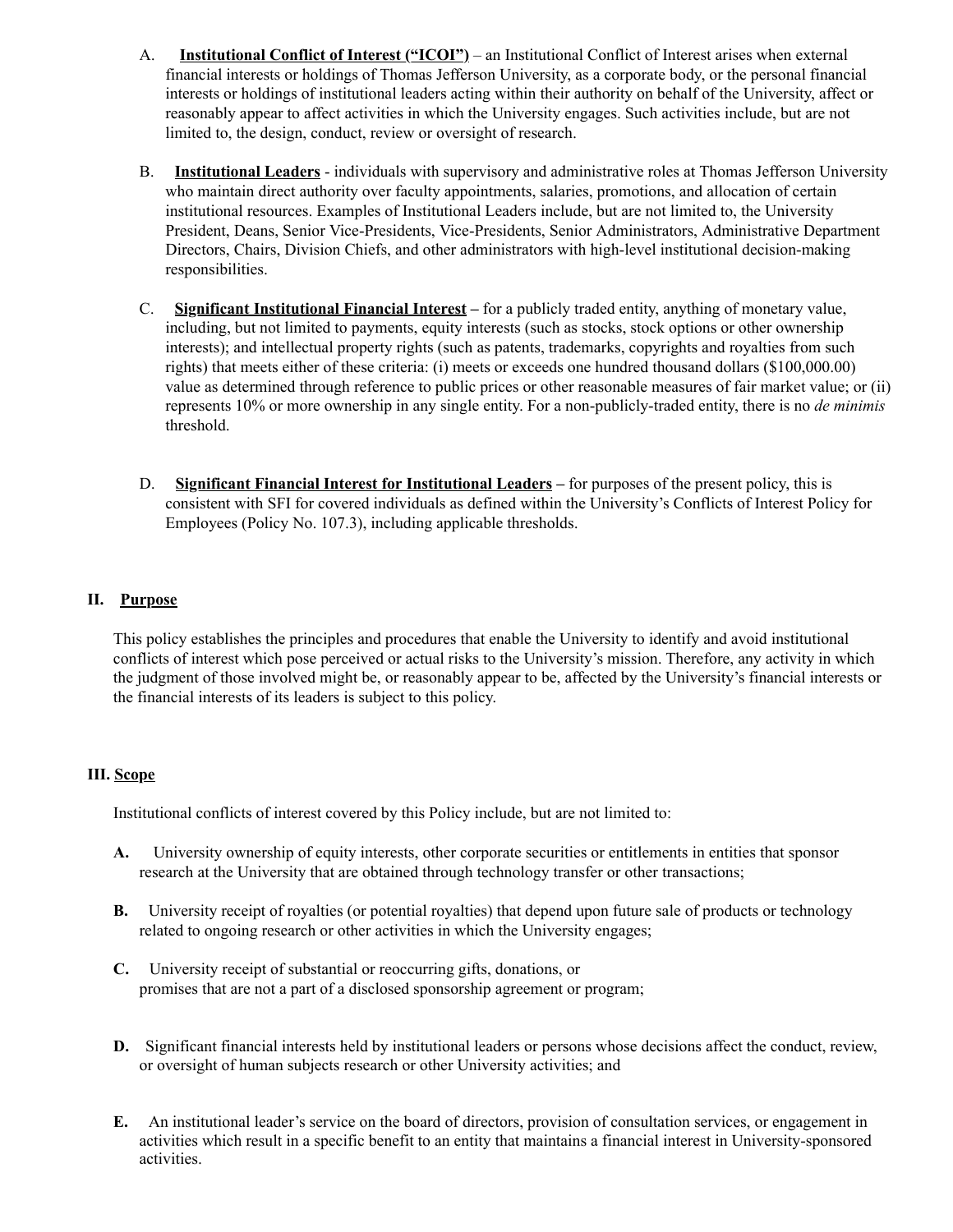### **IV. Policy**

In the absence of compelling circumstances, neither the institution nor its officials may engage in research or other activities in the presence of an institutional conflict of interest. This policy identifies the means through which the University will ensure that institutional conflicts of interest arising from business relationships between the University or its officials and outside entities are independently and appropriately managed, reduced, or eliminated.

#### **V. Review and Evaluation**

The Standing Committee on Conflicts of Interest will review all potential institutional conflicts that are brought to its attention to determine whether an actual or potential institutional conflict of interest exists and whether and to what extent the conflict may be managed, reduced, or eliminated. If the Committee determines that an institutional conflict prohibits engaging in the research or activity in question, the conflicted individual will be afforded the opportunity to demonstrate that compelling circumstances warrant a grant of permission to engage in the research or the activity and that the conflict is amendable to appropriate management and monitoring.

Disclosures that may identify actual or potential institutional conflicts of interest shall be handled as provided in this section.

### **A. Disclosure of University Financial or Business Relationships**

The University's Office of Technology Transfer ("OTT"), shall provide to the Standing Committee on Conflicts of Interest written quarterly reports that disclose specific information regarding the entities in which the University holds equity positions or from which it has the right to receive royalty payments. This policy also requires the Office of the Treasurer to provide to the Standing Committee on Conflicts of Interest written quarterly reports identifying information related to the entities in which the University holds a significant institutional financial interest.

#### **B. Disclosure of Officials' Financial and Business Relationships**

Institutional Leaders, as defined by this policy, shall disclose as a part of their "Financial Disclosure and Conflict of Interest Statements" filed annually with the University's Conflict of Interest Officer, a copy of which is attached at Appendix A, information concerning all direct financial interests in or positions held with business entities, including but not limited to, Thomas Jefferson University.

All statements and disclosures pertaining to institutional conflicts of interest shall be evaluated by the Standing Committee on Conflicts of Interest to identify actual or potential institutional conflicts of interest. If at any time between the above-identified disclosure periods the University or an Institutional Leader becomes aware of a change in financial circumstances which may constitute an actual, perceived, or potential institutional conflict, the situation must be reported to the COI Officer as soon as possible. In addition, the University and its Institutional Leaders must submit new Disclosures or amend previously issued quarterly reports to identify new significant financial interests.

## **C. Monitoring the Institutional Conflict of Interest Process**

The Standing Committee on Conflicts of Interest shall oversee and monitor the Institutional Conflict of Interest Process. The Committee shall meet as required but not less than semi-annually to ensure that the University and its Institutional Leaders are in compliance with the disclosure obligations of this policy and to review and propose to the University President modifications to the plans for managing institutional conflict of interest.

Any member of the Standing Committee on Conflicts of Interest who has a financial interest in or serves as a paid consultant for an entity that is involved in an ICOI review shall not participate in the review under this policy.

## **D. Review of Potential Institutional Conflicts of Interest**

Upon receipt of a report identifying an actual or potential institutional conflict of interest, the Standing Committee on Conflicts of Interest shall determine whether an institutional conflict exists and provide guidance and recommendations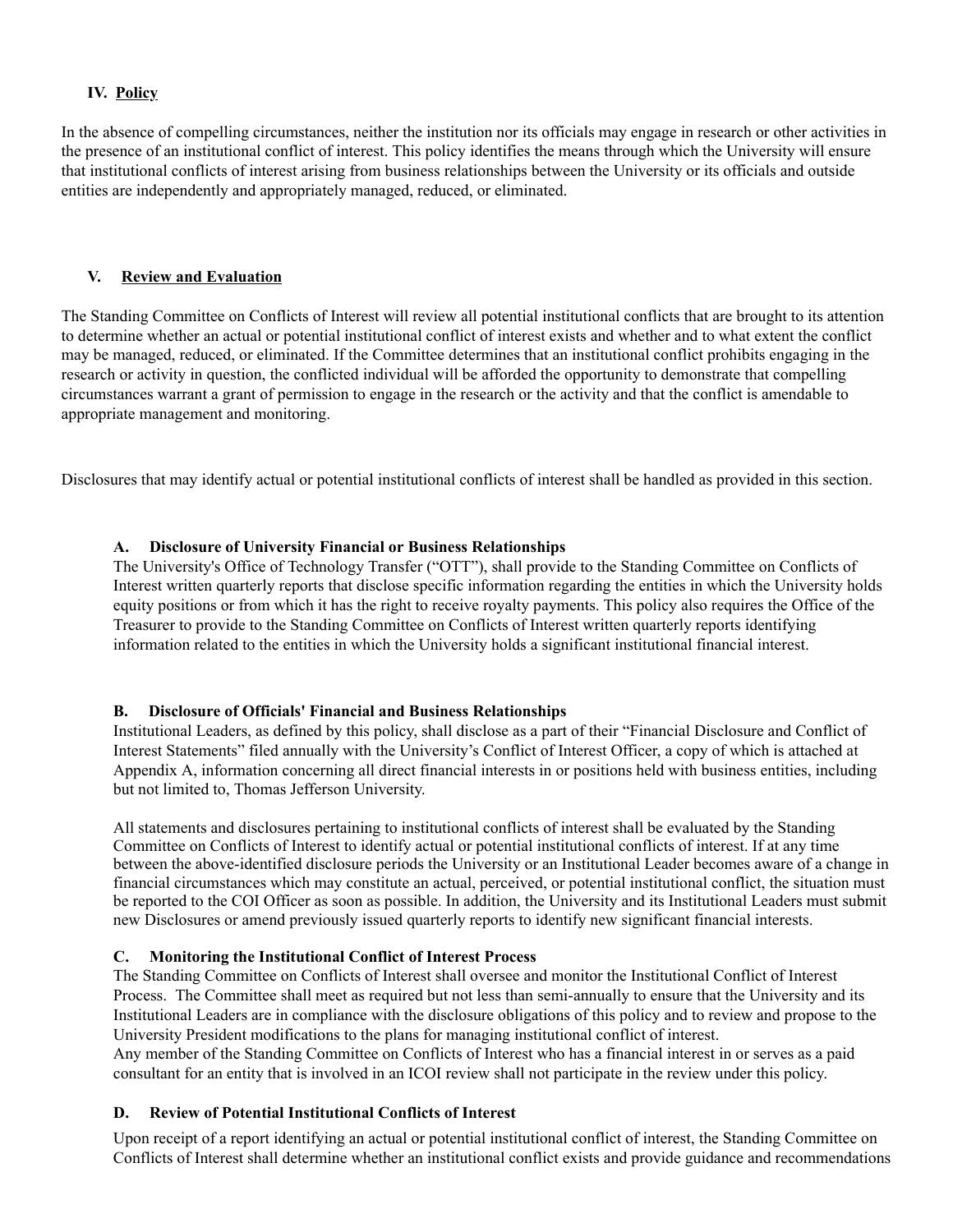regarding management, reduction, or elimination of the conflict.

## **VI. Administration**

With respect to potential or actual institutional conflicts of interest, the Standing Committee on Conflicts of Interest shall consider the following:

- **A.** In the absence of compelling circumstances and an appropriate plan for management, reduction, or elimination of the conflict, Thomas Jefferson University will not participate in research projects or other activities when the University or any of its Institutional Leaders has a significant financial interest in a company sponsoring the research or otherwise associated with the activity.
- **B.** As to TJU faculty startup companies in which faculty involvement is limited to equity holdings or rights to equity, TJU may invest in such companies as follows:
	- · TJU will not act as a lead investor or syndicating agent. All investments, if appropriate, will be as a "passive investor."
	- · Institutional Leaders are not permitted to serve as members of the board of directors or as officers of a faculty start-up company, or have a personal equity position in the company at the time of TJU's investment in any of the equity rounds before the company goes public. Exceptions to this provision require review by the Standing Committee on Conflicts of Interest, which will make a recommendation to the President of TJU regarding management of potential conflicts of interest.
	- Institutional investments in faculty start-up companies in which TJU faculty have equity interests are subject to case-by-case consideration and approval of the President, based upon recommendations of the Standing Committee on Conflicts of Interest. If the involved faculty member(s) subsequently create TJU-owned intellectual property for which the start-up company seeks a license for commercial use or development, the licensing request will be subject to the review and approval of the appropriate department chair or dean, University Counsel, the Vice President for Research, and in accordance with the requirements set forth in the University's Patent Policy (Policy No. 102.15).

Except where an institutional conflict of interest concerns his or her actions, the President of the University reserves the right to review all decisions regarding management and resolution of institutional conflicts of interest. In the event the President determines that the Standing Committee on Conflicts of Interest's decision concerning an institutional conflict of interest is incorrect, inappropriate, or inconsistent with applicable law, the President reserves the right to rescind, modify, or reverse such decision.

## **C. Delegation of Authority for Compliance with Policy**

The University Counsel is the University Official responsible for interpreting and overseeing implementation of and compliance with this Policy. This authority has been delegated to him or her by the President.

# **VII. Violations and Sanctions**

**Failure to report an institutional conflict of interest, or refusal to cooperate in the management of a conflict of interest, may be cause for disciplinary action.**

<sup>[1][1]</sup> For additional definitions, please see the Operating Definitions section of the University's Conflicts of Interest Policy for Employees (Policy No. 107.03).